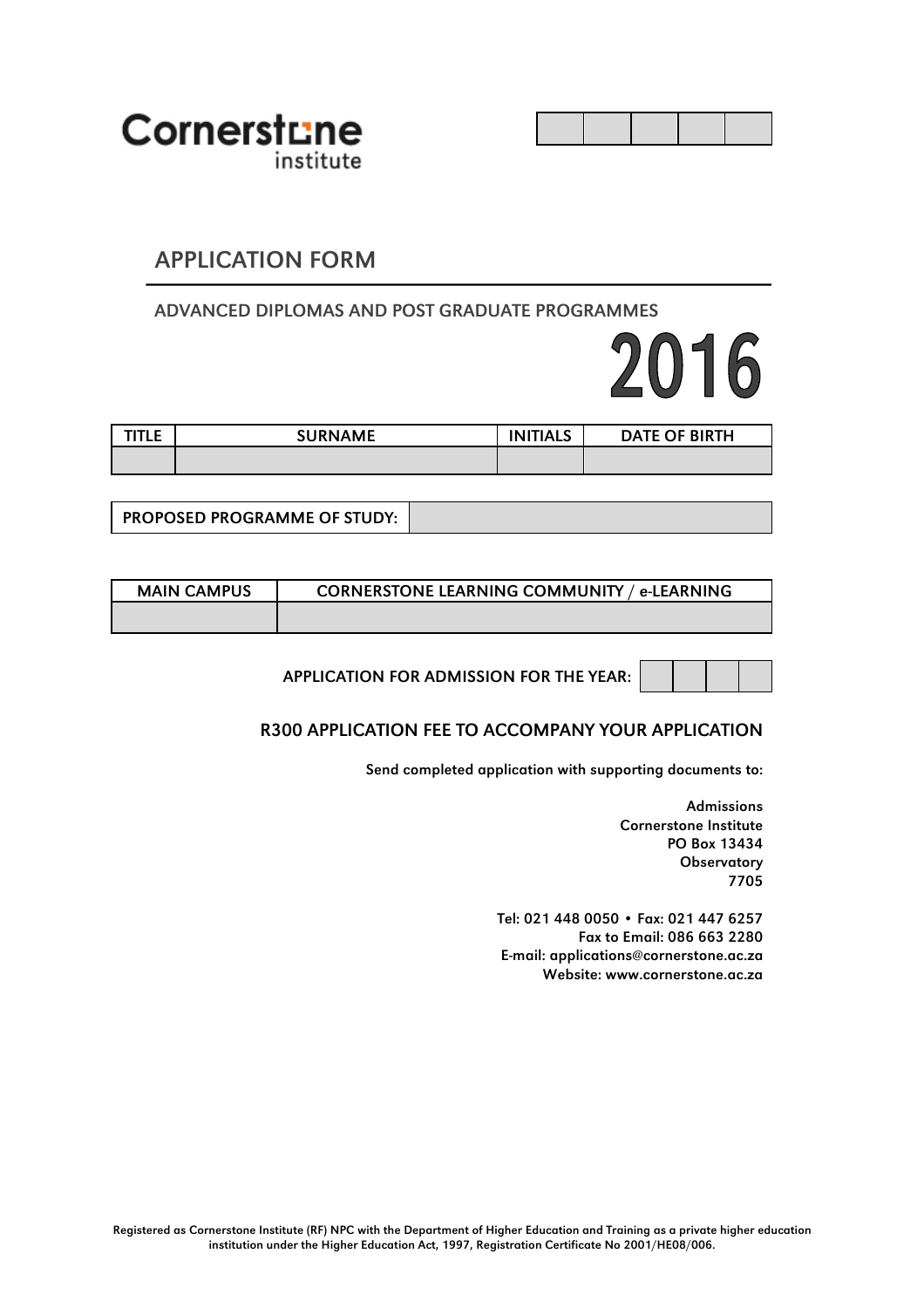# **Cornerstune**

#### A. APPLICATION

| <b>APPLICANT'S BIOGRAPHICAL PARTICULARS</b>                                                     |                                   |                  |                    |                      |              |  |              |                                             |  |                     |  |  |                  |  |
|-------------------------------------------------------------------------------------------------|-----------------------------------|------------------|--------------------|----------------------|--------------|--|--------------|---------------------------------------------|--|---------------------|--|--|------------------|--|
| Surname                                                                                         |                                   |                  |                    |                      |              |  |              | Previous Surname (if applicable):           |  |                     |  |  |                  |  |
|                                                                                                 |                                   |                  |                    |                      |              |  |              |                                             |  |                     |  |  |                  |  |
| First name and middle names:                                                                    |                                   |                  |                    |                      |              |  |              |                                             |  |                     |  |  |                  |  |
|                                                                                                 |                                   |                  |                    |                      |              |  |              |                                             |  |                     |  |  |                  |  |
| Have you been registered at Cornerstone before? DYes                                            |                                   |                  |                    |                      | $\square$ No |  |              |                                             |  |                     |  |  |                  |  |
| If so, please state student number:                                                             |                                   |                  |                    |                      |              |  |              |                                             |  |                     |  |  |                  |  |
| Identity number:                                                                                |                                   |                  |                    |                      |              |  |              | Alternate ID; Passport no; Refugee no; none |  |                     |  |  |                  |  |
|                                                                                                 |                                   |                  |                    |                      |              |  |              |                                             |  |                     |  |  |                  |  |
| Date of Birth (YY/MM/DD):                                                                       |                                   | <b>Religion:</b> |                    |                      |              |  |              |                                             |  |                     |  |  |                  |  |
|                                                                                                 |                                   |                  |                    |                      |              |  |              |                                             |  |                     |  |  |                  |  |
| Title:                                                                                          | <b>Marital Status:</b>            |                  |                    | Home Language:       |              |  | Citizenship: |                                             |  |                     |  |  |                  |  |
| $\square$ Mr                                                                                    | $\Box$ Unmarried                  |                  | $\Box$ Afrikaans   |                      |              |  |              | $\Box$ SA $\Box$ Dual $\Box$ Other          |  |                     |  |  |                  |  |
| $\Box$ Miss                                                                                     | □ Married                         |                  | $\square$ English  |                      |              |  |              | $\Box$ Permanent Residence $\Box$ Unknown   |  |                     |  |  |                  |  |
| $\square$ Mrs                                                                                   | $\Box$ Other                      |                  |                    | $\square$ isiNdebele |              |  |              | Specify (if 'other'):                       |  |                     |  |  |                  |  |
| $\square$ Dr                                                                                    |                                   |                  | $\square$ isiXhosa |                      |              |  |              | Permit number (if foreign):                 |  |                     |  |  |                  |  |
| $\Box$ Other                                                                                    | <b>Equity Status</b>              |                  | $\Box$ isiZulu     |                      |              |  |              |                                             |  |                     |  |  |                  |  |
|                                                                                                 | (DHET stats only):                |                  | $\Box$ sePedi      |                      |              |  |              | Permit expiry date:                         |  |                     |  |  |                  |  |
|                                                                                                 | $\Box$ Asian                      |                  | $\square$ seSotho  |                      |              |  |              | <b>Type of Permit:</b>                      |  |                     |  |  |                  |  |
|                                                                                                 | $\square$ Black: African          |                  | $\square$ seTswana |                      |              |  |              | □ Study Permit                              |  |                     |  |  |                  |  |
| Gender:                                                                                         | □ Black: Coloured                 |                  | □siSwati           |                      |              |  |              | □ Residence Permit                          |  |                     |  |  |                  |  |
| $\Box$ Male                                                                                     | Black: Indian                     |                  |                    | □tschiVenda          |              |  |              | $\Box$ Other (specify below)                |  |                     |  |  |                  |  |
| $\square$ Female                                                                                | $\square$ White                   |                  | $\Box$ Other       |                      |              |  |              |                                             |  |                     |  |  |                  |  |
| Residential address: Between address lines, leave comma only e.g. 11 LANSDOWNE ROAD, CLAREMONT: |                                   |                  |                    |                      |              |  |              |                                             |  |                     |  |  |                  |  |
|                                                                                                 |                                   |                  |                    |                      |              |  |              |                                             |  |                     |  |  |                  |  |
|                                                                                                 |                                   |                  |                    |                      |              |  |              |                                             |  | <b>Postal Code:</b> |  |  |                  |  |
| Postal address: (complete only if different from residential address):                          |                                   |                  |                    |                      |              |  |              |                                             |  |                     |  |  |                  |  |
|                                                                                                 |                                   |                  |                    |                      |              |  |              |                                             |  | <b>Postal Code:</b> |  |  |                  |  |
|                                                                                                 | Forwarding Address For Account: □ |                  |                    |                      |              |  |              | Residential Address: □                      |  | Postal: $\square$   |  |  | Other: $\square$ |  |
| If 'other,' fill in the relevant address below:                                                 |                                   |                  |                    |                      |              |  |              |                                             |  |                     |  |  |                  |  |
|                                                                                                 |                                   |                  |                    |                      |              |  |              |                                             |  | Postal Code:        |  |  |                  |  |
| Applicant's telephone number, office hours:                                                     |                                   |                  |                    |                      |              |  |              |                                             |  |                     |  |  |                  |  |
| Applicant's telephone number, after hours:                                                      |                                   |                  |                    |                      |              |  |              |                                             |  |                     |  |  |                  |  |
| Cell number:                                                                                    |                                   |                  |                    |                      |              |  |              |                                             |  |                     |  |  |                  |  |
| Email address:                                                                                  |                                   |                  |                    |                      |              |  |              |                                             |  |                     |  |  |                  |  |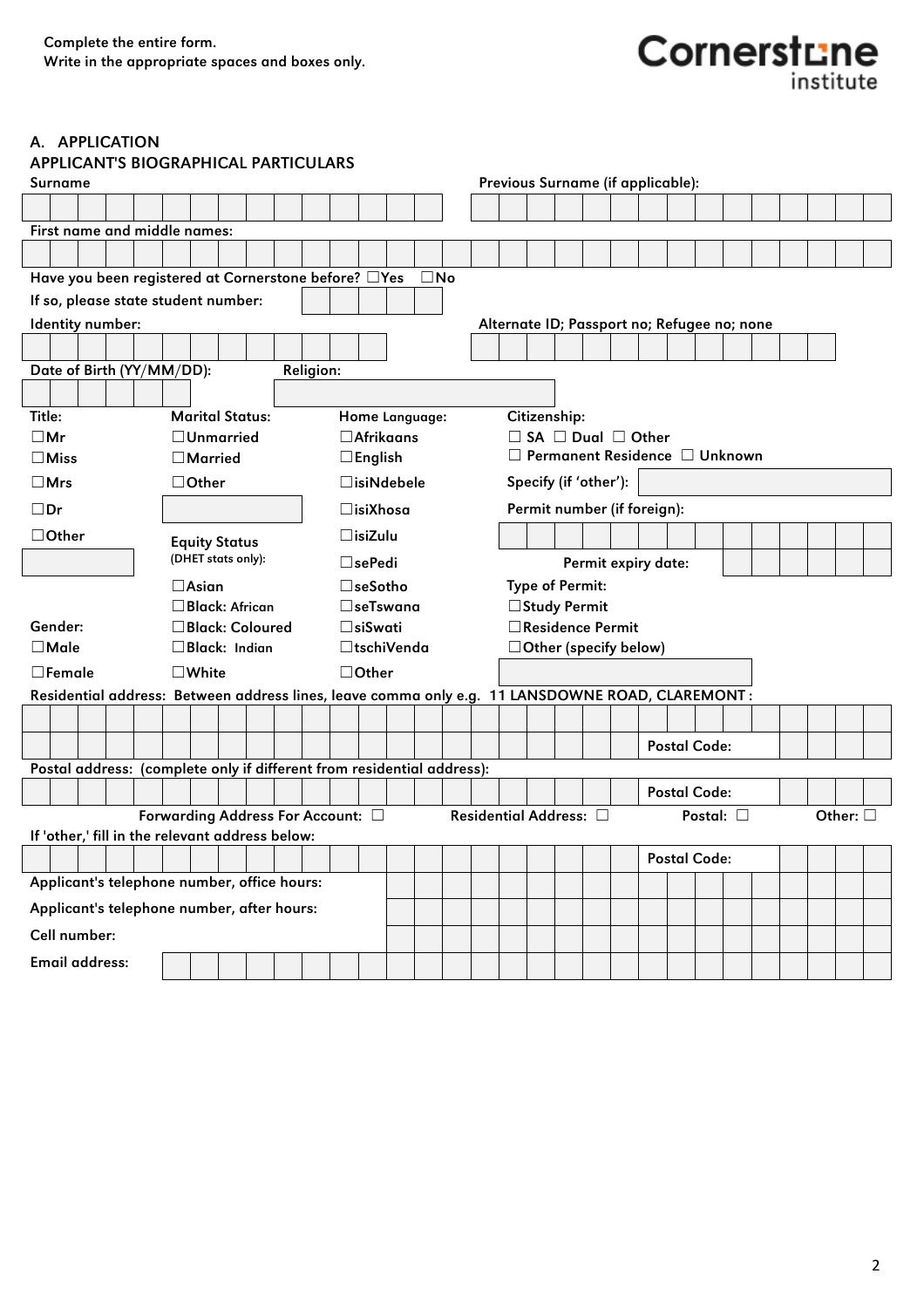# Cornerstune institute

#### B. PREVIOUS STUDIES

Give details of your previous studies below:

|      | Period |                                 | Name of                    | Study    | Qualification |
|------|--------|---------------------------------|----------------------------|----------|---------------|
| From | To     | Name of university/college etc. | degree/diploma/certificate | Complete | Attached      |
| Year | Year   |                                 |                            | (yes/no) | (yes/no)      |
|      |        |                                 |                            |          |               |
|      |        |                                 |                            |          |               |
|      |        |                                 |                            |          |               |
|      |        |                                 |                            |          |               |
|      |        |                                 |                            |          |               |

N.B. Applicants who have studied at other tertiary institutions must attach full academic reports and Certificates of Conduct from those institutions, otherwise their applications cannot be considered.

#### C. FINANCES

|                                     |  |  |                                                |         | Indicate how you plan to finance your education at Cornerstone? Elaborate in the box below:                   |  |  |                  |                    |                      |  |           |  |                                                                                            |  |  |
|-------------------------------------|--|--|------------------------------------------------|---------|---------------------------------------------------------------------------------------------------------------|--|--|------------------|--------------------|----------------------|--|-----------|--|--------------------------------------------------------------------------------------------|--|--|
|                                     |  |  | $\square$ *Sponsor(s) eg. parent, organisation |         |                                                                                                               |  |  | Letter attached: |                    | $\Box$ Yes $\Box$ No |  |           |  |                                                                                            |  |  |
| $\square$ Savings                   |  |  |                                                |         |                                                                                                               |  |  |                  |                    |                      |  |           |  |                                                                                            |  |  |
| $\Box$ Church                       |  |  |                                                |         |                                                                                                               |  |  |                  |                    |                      |  |           |  |                                                                                            |  |  |
| □Student Loan                       |  |  |                                                |         |                                                                                                               |  |  |                  |                    |                      |  |           |  |                                                                                            |  |  |
| $\Box$ Credit Card                  |  |  |                                                |         |                                                                                                               |  |  |                  |                    |                      |  |           |  |                                                                                            |  |  |
| $\Box$ Other (Specify in box below) |  |  |                                                |         |                                                                                                               |  |  |                  |                    |                      |  |           |  |                                                                                            |  |  |
|                                     |  |  |                                                |         |                                                                                                               |  |  |                  |                    |                      |  |           |  |                                                                                            |  |  |
|                                     |  |  |                                                |         | *If sponsored, please include a letter by your sponsor, stating the amount and regularity of the sponsorship. |  |  |                  |                    |                      |  |           |  |                                                                                            |  |  |
|                                     |  |  |                                                |         | Complete this section only if you are not paying for your studies yourself:                                   |  |  |                  |                    |                      |  |           |  |                                                                                            |  |  |
| Sponsor's surname:                  |  |  |                                                |         |                                                                                                               |  |  |                  |                    |                      |  | Initials: |  | Title:                                                                                     |  |  |
|                                     |  |  |                                                |         |                                                                                                               |  |  |                  |                    |                      |  |           |  |                                                                                            |  |  |
|                                     |  |  |                                                |         |                                                                                                               |  |  |                  |                    |                      |  |           |  |                                                                                            |  |  |
| Address:                            |  |  |                                                |         |                                                                                                               |  |  |                  |                    |                      |  |           |  |                                                                                            |  |  |
|                                     |  |  |                                                |         |                                                                                                               |  |  |                  |                    |                      |  |           |  |                                                                                            |  |  |
|                                     |  |  |                                                | Postal: |                                                                                                               |  |  |                  | Home telephone no: |                      |  |           |  |                                                                                            |  |  |
| <b>Work Address:</b>                |  |  |                                                |         |                                                                                                               |  |  |                  |                    |                      |  |           |  |                                                                                            |  |  |
|                                     |  |  |                                                |         |                                                                                                               |  |  |                  |                    |                      |  |           |  |                                                                                            |  |  |
|                                     |  |  |                                                |         |                                                                                                               |  |  |                  |                    |                      |  |           |  |                                                                                            |  |  |
|                                     |  |  |                                                | Postal: |                                                                                                               |  |  | Cell no:         |                    |                      |  |           |  |                                                                                            |  |  |
|                                     |  |  |                                                |         | Sponsoring Organisation / Relationship to Sponsor:                                                            |  |  |                  |                    |                      |  |           |  |                                                                                            |  |  |
|                                     |  |  |                                                |         |                                                                                                               |  |  |                  |                    |                      |  |           |  |                                                                                            |  |  |
| Sponsor's Email address:            |  |  |                                                |         |                                                                                                               |  |  |                  |                    |                      |  |           |  |                                                                                            |  |  |
|                                     |  |  |                                                |         |                                                                                                               |  |  |                  |                    |                      |  |           |  |                                                                                            |  |  |
|                                     |  |  |                                                |         |                                                                                                               |  |  |                  |                    |                      |  |           |  |                                                                                            |  |  |
| ٠                                   |  |  |                                                |         |                                                                                                               |  |  |                  |                    |                      |  |           |  | Do note that a registration fee and financial proof of ability to pay fees is required for |  |  |

a registration fee and financial proof of ability to pay fees is required for registration.

• Foreign students are required to pay 60% of the annual tuition fee upfront.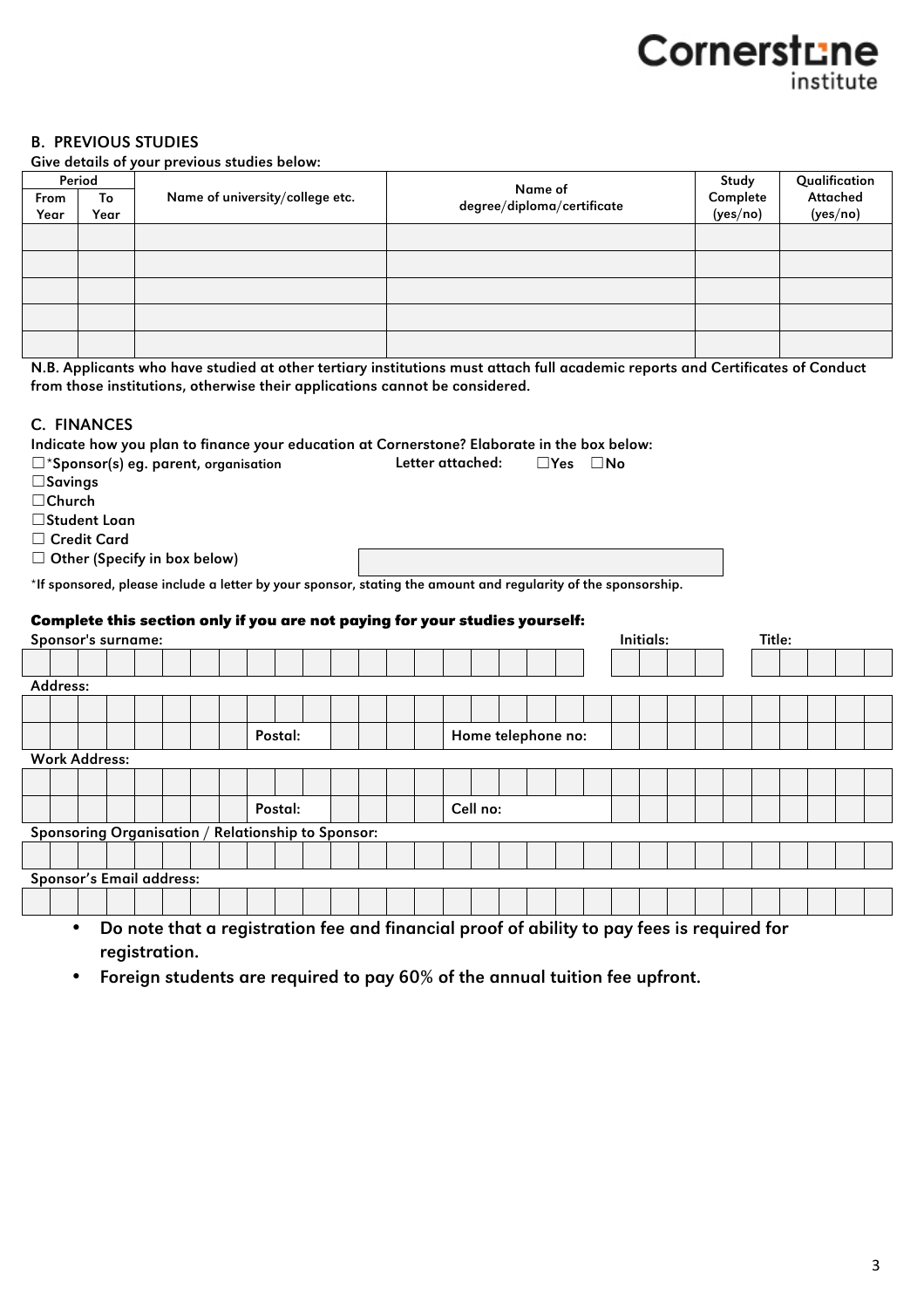## Cornerstune institute

#### D. PERMANENT RESIDENTIAL ADDRESS OF NEXT OF KIN\FRIEND (in case of emergency)

#### Title, initials and surname:

|  | <b>Residential address:</b> |  |  |  |         |  |  |  |  |                    |  |  |  |  |  |  |
|--|-----------------------------|--|--|--|---------|--|--|--|--|--------------------|--|--|--|--|--|--|
|  |                             |  |  |  |         |  |  |  |  |                    |  |  |  |  |  |  |
|  |                             |  |  |  | Postal: |  |  |  |  | Home telephone no: |  |  |  |  |  |  |

#### E. GENERAL INFORMATION

#### MEDICAL

| Are you in a good state of physical health? If not, or if you are under a doctor's care or are receiving | $\square$ Yes $\square$ No |  |
|----------------------------------------------------------------------------------------------------------|----------------------------|--|
| medication, PLEASE ATTACH SEPARATE STATEMENT FURNISHING DETAILS.                                         |                            |  |
| Do you have any physical or psychological impairments or handicaps which may affect ability to           | $\Box Y$ es $\Box$ No      |  |
| complete your studies at Cornerstone? PLEASE ATTACH SEPARATE STATEMENT                                   |                            |  |
| Please indicate (good, average, poor)and elaborate on your ability/ disability status:                   |                            |  |

| Sight (even with glasses)                | Physical (moving/standing) |
|------------------------------------------|----------------------------|
| Hearing (even with a hearing aid)        | Intellectual               |
| <b>Communication (talking/listening)</b> | Emotional                  |
| Other                                    | None                       |

#### EMPLOYMENT

List in chronological order any position of employment you have held:

| Date position held | Type of work | Employer |
|--------------------|--------------|----------|
|                    |              |          |
|                    |              |          |
|                    |              |          |
|                    |              |          |

#### **Will you be studying while you work?** ☐ **Yes** ☐ **No**

#### **ACTIVITIES**

To reflect important activities in which you are involved, complete the following:

(a) Societies, sport etc.:

(b) Any leadership roles in the community:

(c) What are your special interests, abilities and pastimes: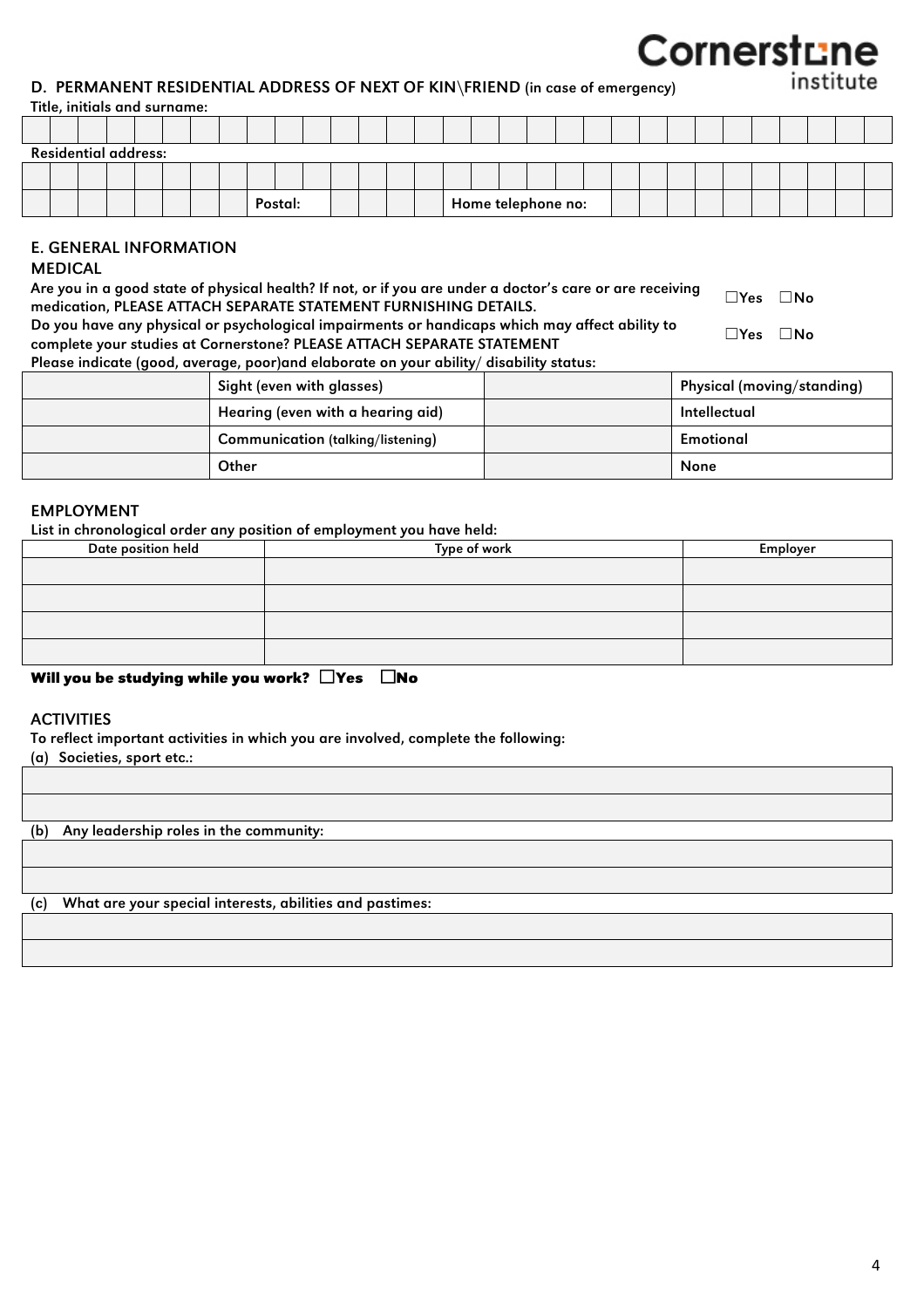# Cornerstune institute

#### F. PERSONAL STATEMENT

Please attach a 1000 word essay covering the following areas:

- a) The ministry/occupation you hope to pursue
- b) Your personal goals and aspirations
- c) The reason that you are registering for this programme
- d) Your professional competencies
- e) Your interpersonal competencies
- f) Your personal qualities

#### G. REFERENCE

Please provide the contact details of a referee whom may be contacted to comment on your academic and/or professional performance e.g. educator, minister of religion. Please give details of your referee below:

| Referee's name:                                                                                                              |                                  |
|------------------------------------------------------------------------------------------------------------------------------|----------------------------------|
| Address:                                                                                                                     |                                  |
|                                                                                                                              | <b>Postal Code:</b>              |
|                                                                                                                              |                                  |
| Telephone number:                                                                                                            |                                  |
|                                                                                                                              |                                  |
| <b>Dialling Code:</b><br>Number:                                                                                             | <b>Cell Number:</b>              |
|                                                                                                                              |                                  |
|                                                                                                                              |                                  |
| <b>H. STATISTICAL INFORMATION</b>                                                                                            |                                  |
| The information requested is used for statistical purposes only. It will not be used to determine eligibility for admission. |                                  |
|                                                                                                                              |                                  |
| <b>Current Cornerstone student</b>                                                                                           | <b>Cornerstone Presentation</b>  |
| (please specify below)<br>$\perp$                                                                                            | (please specify below)<br>$\Box$ |
|                                                                                                                              |                                  |
| Past Cornerstone (CEBI) student                                                                                              | Cornerstone advert               |
| (please specify below)<br>$\Box$                                                                                             | (please specify below)<br>$\Box$ |
| <b>Cornerstone staff member</b>                                                                                              | Other                            |
| (please specify below)                                                                                                       | (please specify below)           |
|                                                                                                                              |                                  |
| Flyer                                                                                                                        | Internet                         |
|                                                                                                                              |                                  |
|                                                                                                                              |                                  |
|                                                                                                                              |                                  |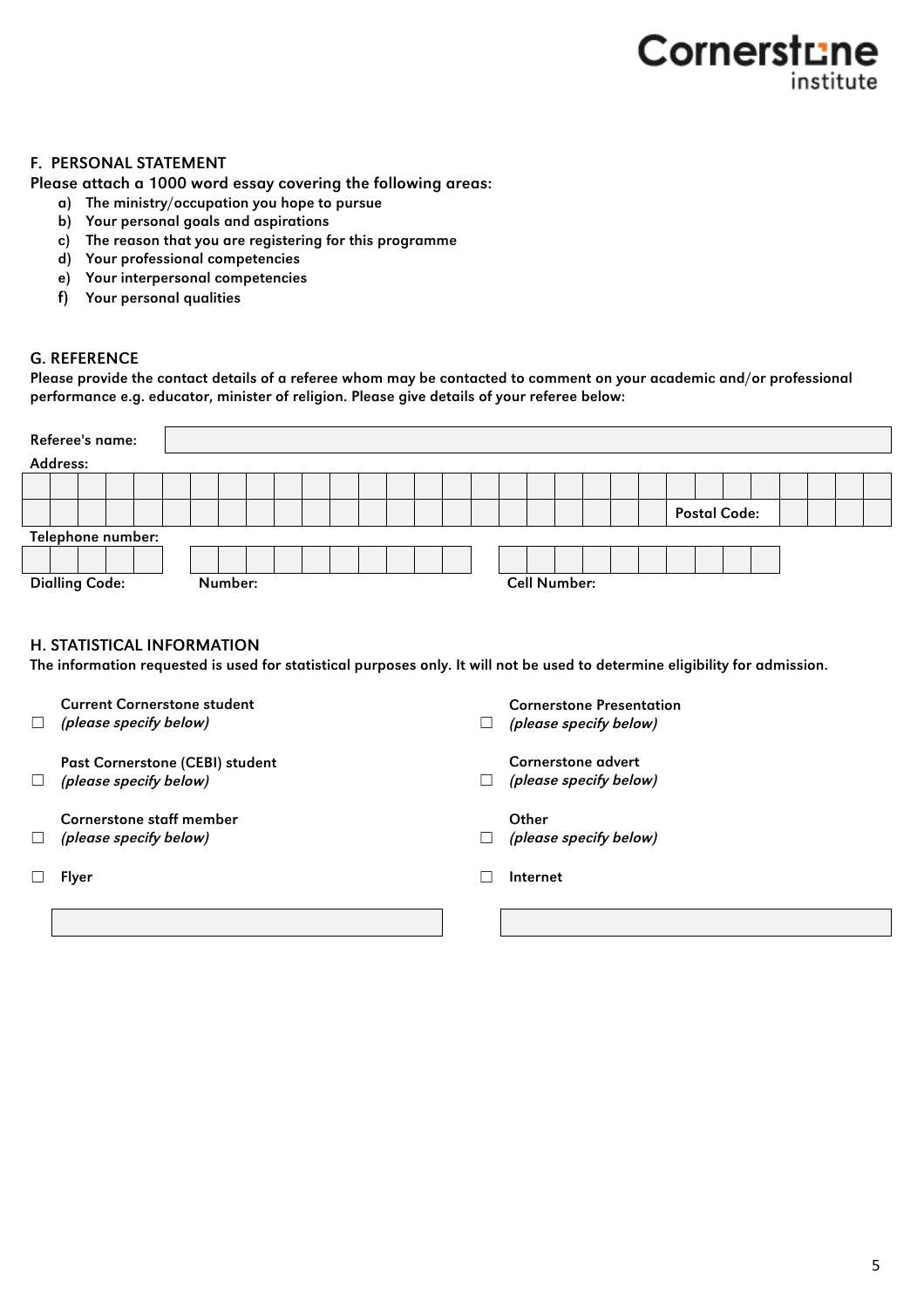# **Cornerstu** institute

#### I. AGREEMENT DECLARATION BY APPLICANT (or PARENT/GUARDIAN)

(If applicant is under the age of 18, a parent or guardian would need to sign)

#### I hereby declare

- 1. that the particulars furnished by me in this application form are true and correct;
- 2. that I fully understand that Cornerstone is entitled to cancel my registration immediately, should it become apparent that any of the particulars furnished in this application form are untrue or incorrect;
- 3. that I undertake not to bring any claim, of whatever kind against Cornerstone or any employee of Cornerstone nor in any way whatever to hold Cornerstone liable for any damage or loss whatever which I may incur or suffer personally or in property of mine and which directly or indirectly arises from my participation during my period of study at Cornerstone in any activity, of whatever kind, having to do with my studies or training or with sport or recreation of whatever kind, however such damage or loss may come about, and that I will take responsibility for participation in any Cornerstone Institute activity and will accept the risk attached thereto;
- 4. that I authorise Cornerstone in the event of my requiring urgent medical treatment to get appropriate medical assistance and that I accept responsibility for the payment of the costs thus incurred;
- 5. that I undertake to pay punctually all such registration, tuition, and other fees as Cornerstone may from time to time charge during the years for which I register as a student of Cornerstone;
- 6. that I furthermore undertake to cover all legal costs incurred by Cornerstone in the event of my failure to discharge any duty relating to the payment mentioned in (5) above.
- 7. I have read and agree to adhere to the Cornerstone vision, values and student conduct as specified in the Student Handbook on the Cornerstone website
- 8. Cornerstone may report to my parents or legal guardian and/or the person responsible for fee payment details of my academic progress.
- 9. I accept that I am responsible for updating my personal details and will notify Cornerstone of any changes.
- 10. I accept, agree and understand that Cornerstone may keep and process data and documents in electronic format, including data supplied by me in this application form;
- 11. Cornerstone may use and transfer such data and use such documents in electronic or other formats for Cornerstone purposes including submission of data for the National Learner Record Database as required by the Department of Higher Education and Training;
- 12. Cornerstone has the right to cancel a programme, without prior warning, if circumstances arise that prevent the institution from offering that programme. If the student has registered and paid for the programme, he/she will receive a full refund.

Signature of applicant (or parent or guardian): Date: